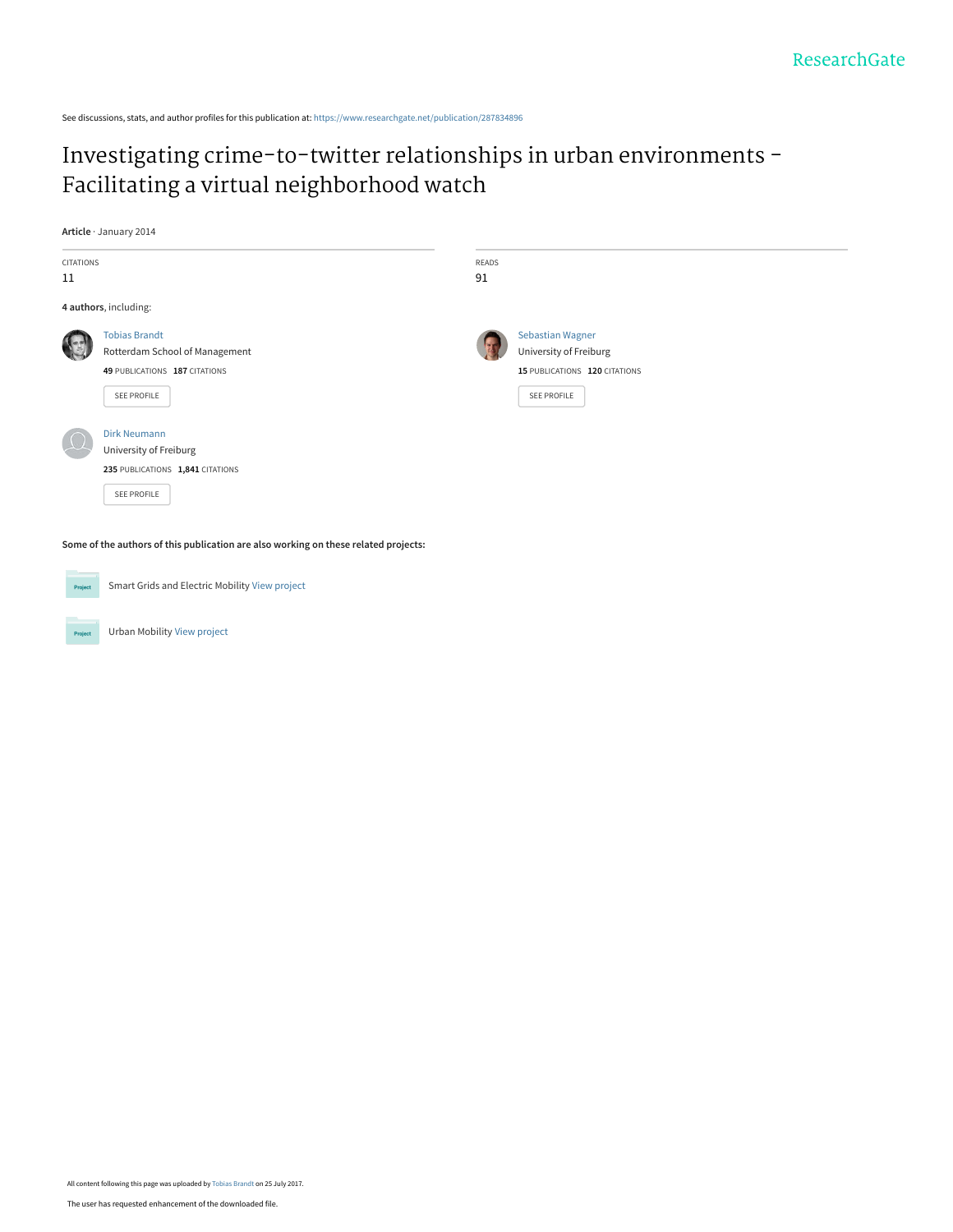## **Association for Information Systems [AIS Electronic Library \(AISeL\)](http://aisel.aisnet.org?utm_source=aisel.aisnet.org%2Fecis2014%2Fproceedings%2Ftrack11%2F10&utm_medium=PDF&utm_campaign=PDFCoverPages)**

[ECIS 2014 Proceedings](http://aisel.aisnet.org/ecis2014?utm_source=aisel.aisnet.org%2Fecis2014%2Fproceedings%2Ftrack11%2F10&utm_medium=PDF&utm_campaign=PDFCoverPages)

# INVESTIGATING CRIME-TO-TWITTER RELATIONSHIPS IN URBAN ENVIRONMENTS - FACILITATING A VIRTUAL NEIGHBORHOOD WATCH

Johannes Bendler *University of Freiburg, Freiburg, Germany*, johannes.bendler@is.uni-freiburg.de

Tobias Brandt *University of Freiburg, Freiburg, Germany*, tobias.brandt@is.uni-freiburg.de

Sebastian Wagner *University of Freiburg, Freiburg, Germany*, zedrock@gmx.de

Dirk Neumann *University of Freiburg, Freiburg, Germany*, dirk.neumann@is.uni-freiburg.de

Follow this and additional works at: [http://aisel.aisnet.org/ecis2014](http://aisel.aisnet.org/ecis2014?utm_source=aisel.aisnet.org%2Fecis2014%2Fproceedings%2Ftrack11%2F10&utm_medium=PDF&utm_campaign=PDFCoverPages)

Johannes Bendler, Tobias Brandt, Sebastian Wagner, and Dirk Neumann, 2014, "INVESTIGATING CRIME-TO-TWITTER RELATIONSHIPS IN URBAN ENVIRONMENTS - FACILITATING A VIRTUAL NEIGHBORHOOD WATCH", Proceedings of the European Conference on Information Systems (ECIS) 2014, Tel Aviv, Israel, June 9-11, 2014, ISBN 978-0-9915567-0-0 http://aisel.aisnet.org/ecis2014/proceedings/track11/10

This material is brought to you by the European Conference on Information Systems (ECIS) at AIS Electronic Library (AISeL). It has been accepted for inclusion in ECIS 2014 Proceedings by an authorized administrator of AIS Electronic Library (AISeL). For more information, please contact [elibrary@aisnet.org.](mailto:elibrary@aisnet.org%3E)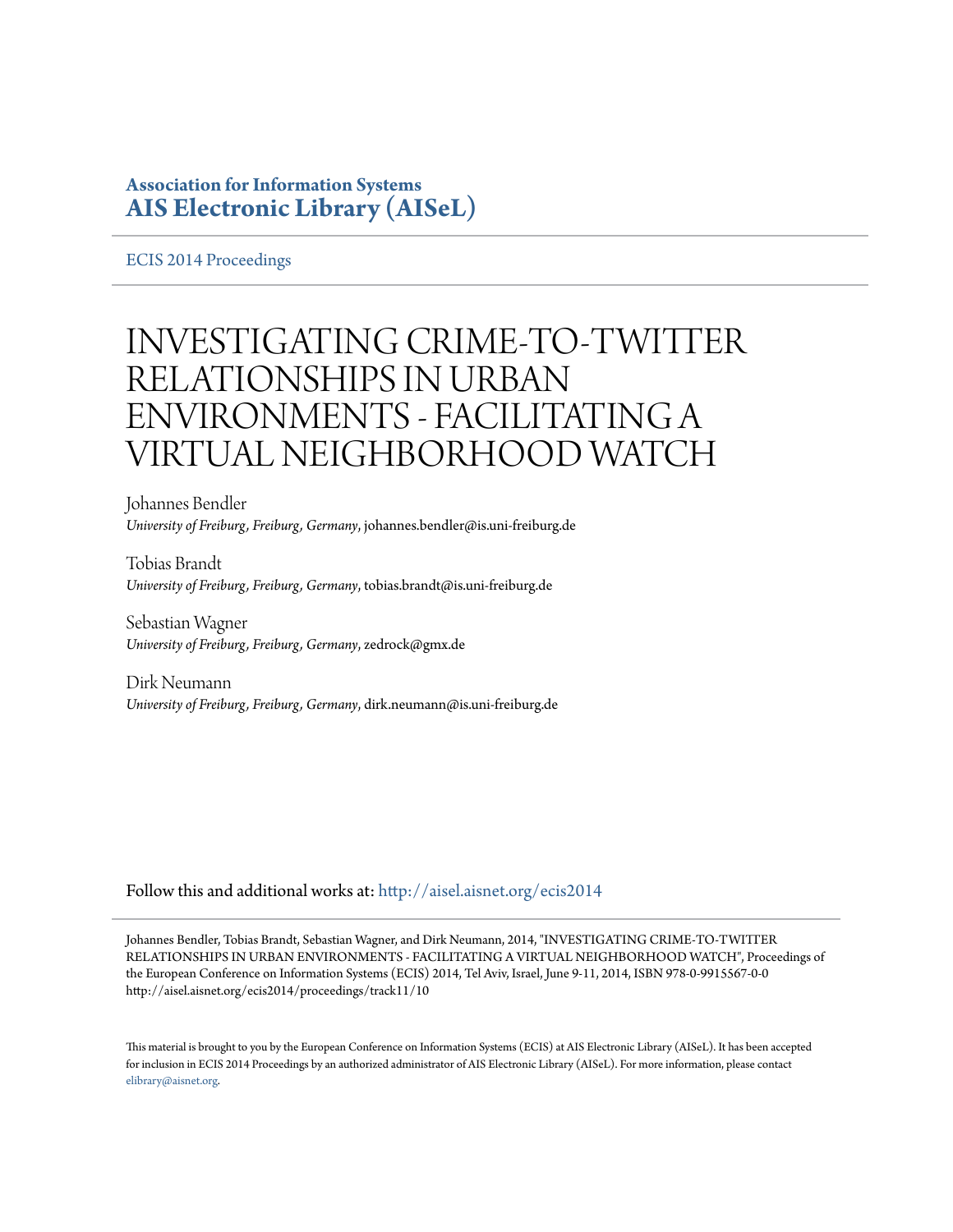# **INVESTIGATING CRIME-TO-TWITTER RELATIONSHIPS IN URBAN ENVIRONMENTS – FACILITATING A VIRTUAL NEIGHBORHOOD WATCH**

#### *Complete Research*

Bendler, Johannes, University of Freiburg, Germany, johannes.bendler@is.uni-freiburg.de Brandt, Tobias, University of Freiburg, Germany, tobias.brandt@is.uni-freiburg.de Wagner, Sebastian, University of Freiburg, Germany, sebastian.wagner@is.uni-freiburg.de Neumann, Dirk, University of Freiburg, Germany, dirk.neumann@is.uni-freiburg.de

#### **Abstract**

*Social networks offer vast potential for marketing agencies, as members freely provide private information, for instance on their current situation, opinions, tastes, and feelings. The use of social networks to feed into crime platforms has been acknowledged to build a kind of a virtual neighborhood*  watch. Current attempts that tried to automatically connect news from social networks with crime *platforms have concentrated on documentation of past events, but neglected the opportunity to use Twitter data as a decision support system to detect future crimes. In this work, we attempt to unleash the wisdom of crowds materialized in tweets from Twitter. This requires to look at Tweets that have been sent within a vicinity of each other. Based on the aggregated Tweets traffic we correlate them with crime types. Apparently, crimes such as disturbing the peace or homicide exhibit different Tweet patterns before the crime has been committed. We show that these tweet patterns can strengthen the explanation of criminal activity in urban areas. On top of that, we go beyond pure explanatory approaches and use predictive analytics to provide evidence that Twitter data can improve the prediction of crimes.*

*Keywords: Decision Support, Predictive Analytics, Social Media, Big Data.*

#### 1 Introduction

After the attack at the Boston Marathon, the police were calling on the public for help to find the terrorists. Authorities encouraged people to report suspicious activities during, before and after the marathon. In addition, officials also asked for photos and videos. As a response, the local police received large amounts of digital data captured on digital cameras, smartphones and other devices within days. Even though not every received piece of information was valuable or correct, the enormous amount of data submitted demonstrates the vast potential that lies in online social collaboration. Effectively, using "the crowd" has worked well to solve crimes (Markowski 2013).

The advent of social media has clearly fueled enforcement agencies calling on the public for help in solving crimes and finding culprits. Twitter and Facebook is often used to report crimes and to respond to calls for witnesses and information. Proofs of concept exist that utilize the mobile mass media for sensing in urban areas (Roitman et al. 2012). Many platforms use this idea of crowdsourcing, i.e. the process of taking work and outsource it to a crowd of workers, for receiving information from the public to assist the police in mapping criminal activities. The use of smartphones with their ability to upload photographs or videos with accurate GPS location is most helpful. Examples for crime watch crowdsourcing platforms are Postacrime.com, Spotcrime.com, or CrimeReports. Ultimately, the information provided by these platforms may not only help the police to catch criminals but also allows for analyzing the data for patterns to establish a digital neighborhood watch program based on social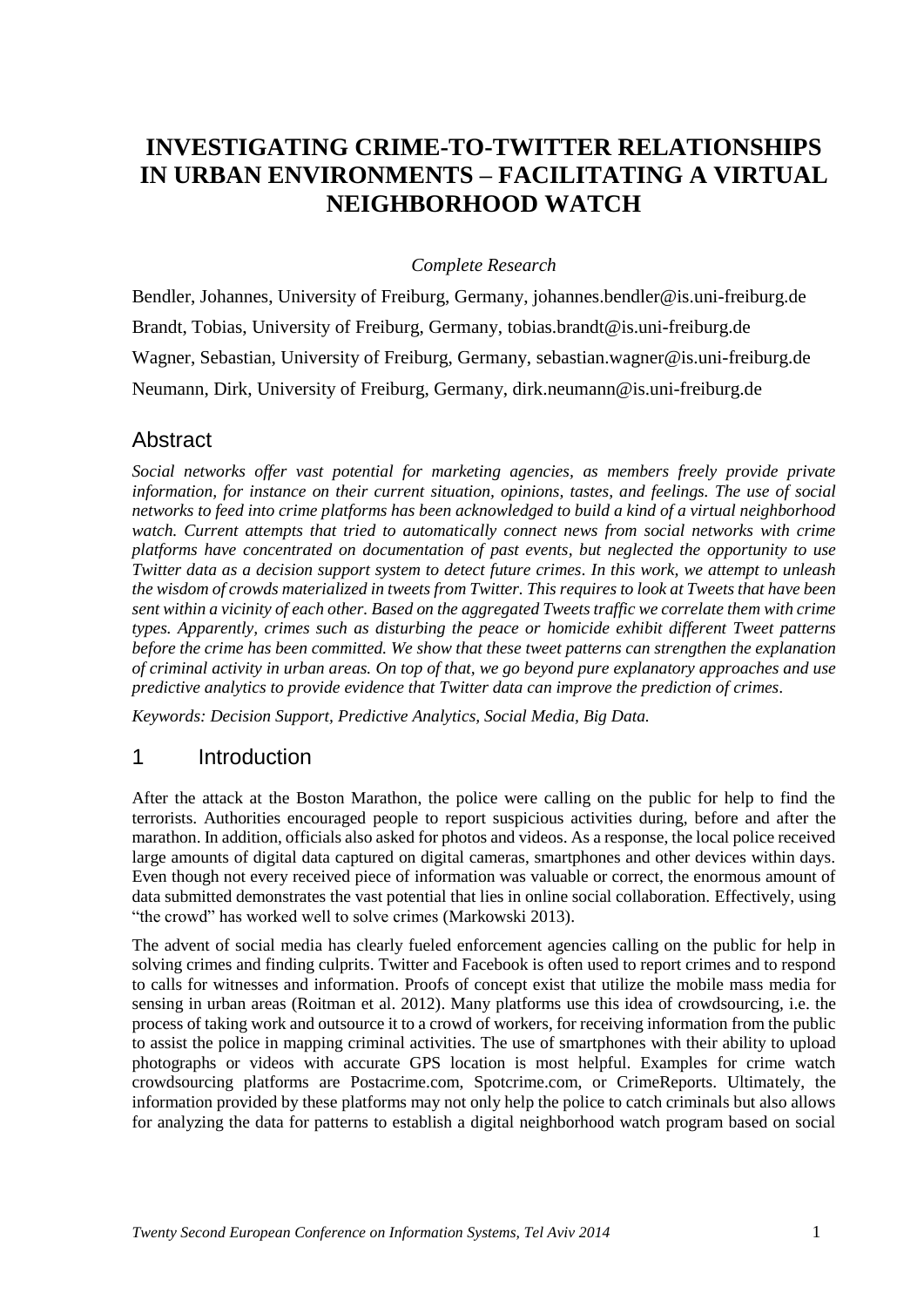media. The challenge, however, is to encourage people report crime patterns or suspicious activities. In this paper we address this challenge of crowdsourcing crime by using general Tweets and fusion them with crime data to explore patterns of crime that can be exploited by the police and authorities.

Social networks such as Twitter, Facebook, and Flickr seem to fill the requirements for crowdsourcing predicting and fighting crimes, as the past couple of years have brought an immense increase to the activity in messaging. Twitter, for instance, has attracted the amount of tweets per day from 20,000 in March 2007 to 400 million in March 2013, which is an increase of 20,000 percent within six years (cf. [Figure 1\)](#page-3-0). The increased usage of online social services is foremost related to the growing ubiquity of mobile online devices and the increased interest for online interaction at younger ages. By use of their mobile devices for participation in online social interaction, users often provide both temporal and spatial coordinates. Either, spatial information can be inferred from rough location estimation delivered by the social network provider, or it is directly attached to users' posts as exact geographic coordinates. Hence, while navigating through a city, no matter whether they follow their own interest or another obligation, social network users leave their mark on their exact routes and thus blur the distinction between their physical habits and virtual traces.



<span id="page-3-0"></span>*Figure 1. Twitter usage statistics in tweets per day, registered users and active users (Source: blog.twitter.com).*

Considering Twitter, information drawn from user-contributed posts actually reflects socially active spots with typically more than 500 million Tweets per day, most of them from urban areas. Instead of analyzing general trends, we move a step ahead by anchoring our Twitter analysis to small areas in finegrained time periods. This anchoring to precise locations accounts for the fact that environmental conditions in urban areas, such as demographic, cultural or financial aspects, infrastructure, or public facilities, may change from one block to another. Clearly, environmental conditions are hard to indicate and analyze in-depth, but with Twitter posts may serve as a proxy for public activity in certain areas of a city. Areas where many Tweets are posted in close temporal adjacency in a small area, we expect with a certain probability that an event may cause the majority of Tweets. This assumption may in particular apply to crimes, as specific Tweet patterns may predict criminal activities in a certain area. In absence of public activity, for instance criminal intent for car thefts or burglary may be risen, while in presence of many people these crimes are most probably suppressed and other intents are promoted, such as pickpockets, frauds, vandalism, or disturbing the peace, for example.

The exact inhibiting or repressing factors for criminal intent in urban areas are hard to identify and measure. Despite these aspects being unobserved, the effects in both crime rates and Twitter activity are actually detectable. The sole amount of temporally related tweets in a small area can be related to certain crime types in either directions, supporting or suppressing, no matter what the topic or mood of the respective Twitter users were. We aim to find correlation between Twitter activity and crime rates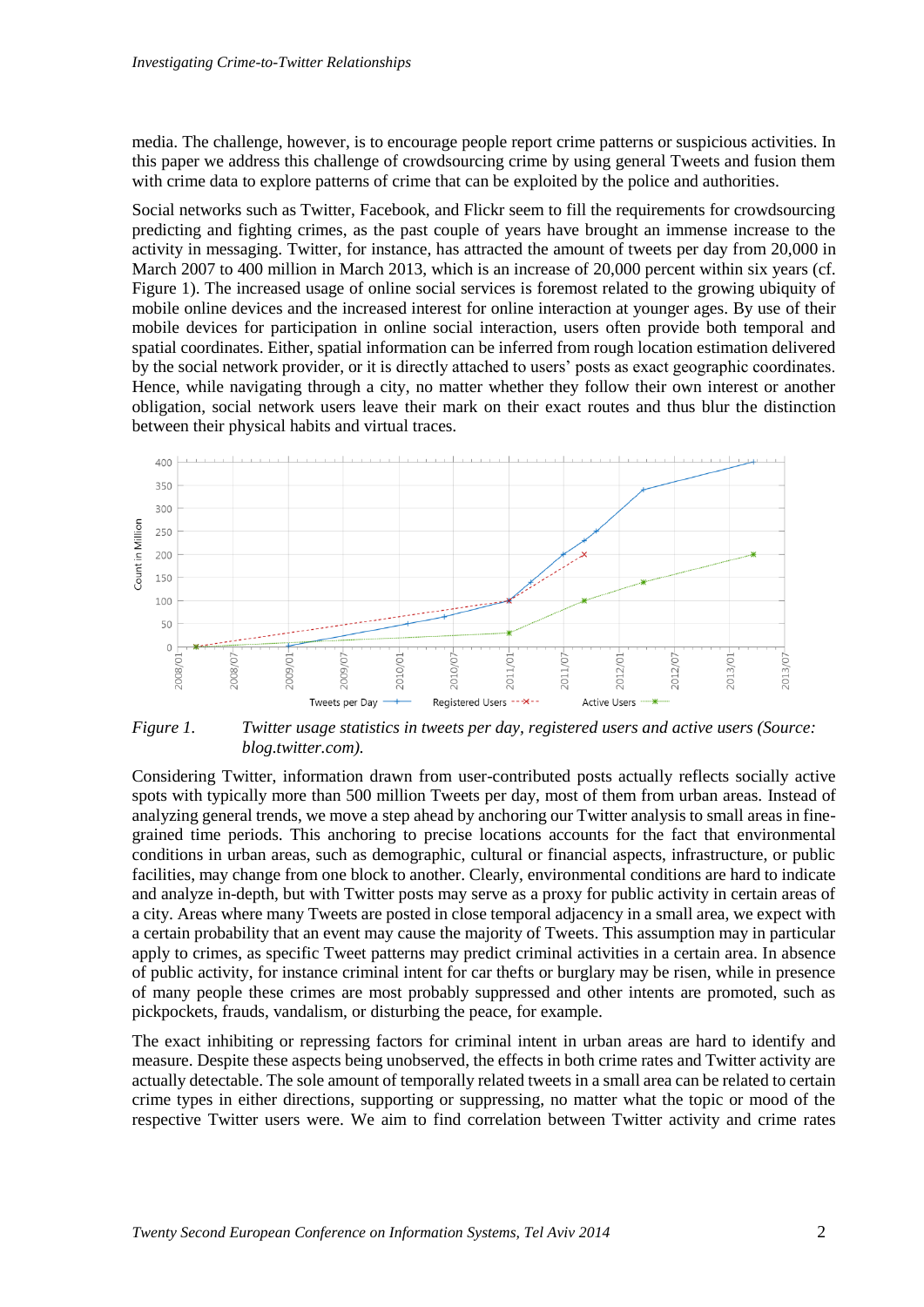caused by unobserved fixed or repeating environmental conditions. In a nutshell, the research introduced in this paper addresses the following questions:

- Does mobile online social activity establish an exploitable relationship between tweet patterns and criminal activities?
- Can we infer real-world implications from massive online activity by sole temporal and spatial adjacency?
- Can Twitter data be utilized to not only explain criminal incidents, but to improve prediction of crimes, before they happen?

As a result of this research it is possible to establish a virtual neighborhood watch, which is fed with actual Twitter messages that bear the potential to predict crimes before they have been committed.

The remainder of this paper is structured as follows. The subsequent section delivers an overview of related research, especially in terms of social network data investigation. In Section 3, we present the data model supporting our empirical research. The extracted data delivers indication of correlation and promotes the empirical analysis using regressions, which is addressed in Section 4. The final Section 5 delivers the results and closes with a summary and future applications of this methodology.

## 2 Related Work

Social media networks like Facebook or Twitter no longer are platforms to solely exchange personal information with friends, family, colleagues, or the public, but rather became a source for marketing data craved by many companies worldwide. The networks cover highly valuable and meaningful information on users' dreams and desires, their behavior and characteristics. Since users around the globe are able to post their opinion concerning any topic imaginable, social media provides powerful data streams for various industrial sectors and also attracted attention in modern-day research for years.

For a broad overview Bontcheva and Rout (2012) introduce key research challenges and questions for mining semantics from social media. They provide a survey on applications and methods of semantic technologies. Although, it is very difficult to extract reliable informant from noisy, subjective social content, research shows that sentiment analysis is an appropriate method to generate an added value in various fields (Chamlertwat et al. 2012, Choi and Kim 2013 and Neri et al. 2012).

In detail, Cheong et al. 2012 try to predict upcoming election results using a census correction Twitter model. However, political tweeter data are always provided by politically active users and they assume trustworthy messages. The authors also do not consider geographical or demographical information. Nevertheless, politics is one of the main fields social media are increasingly used to derive opinions and to forecast future elections (Bermingham and Smeaton 2011, Boutet et al. 2012, Boynton et al. 2013, Bravo-Marquez 2012, He et al. 2012, Gayo-Avello 2012). Skoric et al. (2012) found candidate mentions in the 2011 Singapore General Election were predictive of the relative ranking of the votes a party received, but not the correct vote percentages. They also offer perspective on Twitter political analysis being limited to areas with a democratic press, because observations indicated that opposing parties would be overrepresented on social media.

Another very popular field of research in the context of social media analysis is the finance sector. Bollena et al. (2011) analyze Twitter data to determine the user's mood to predict the value of the Dow Jones Industrial Average (DJIA) over time. Therefore, they use the mood tracking tools OpinionFinder and Google-Profile of Mood States to measure and characterize daily feeds and found that the accuracy of DJIA prediction can be improved by including specific moods. In this context Ding et al. (2012) also predict stock market movements on a daily base. In addition, the research of Cho et al. (2013) show that news recommendations on financial stocks of a crowd are always better than those from experts. The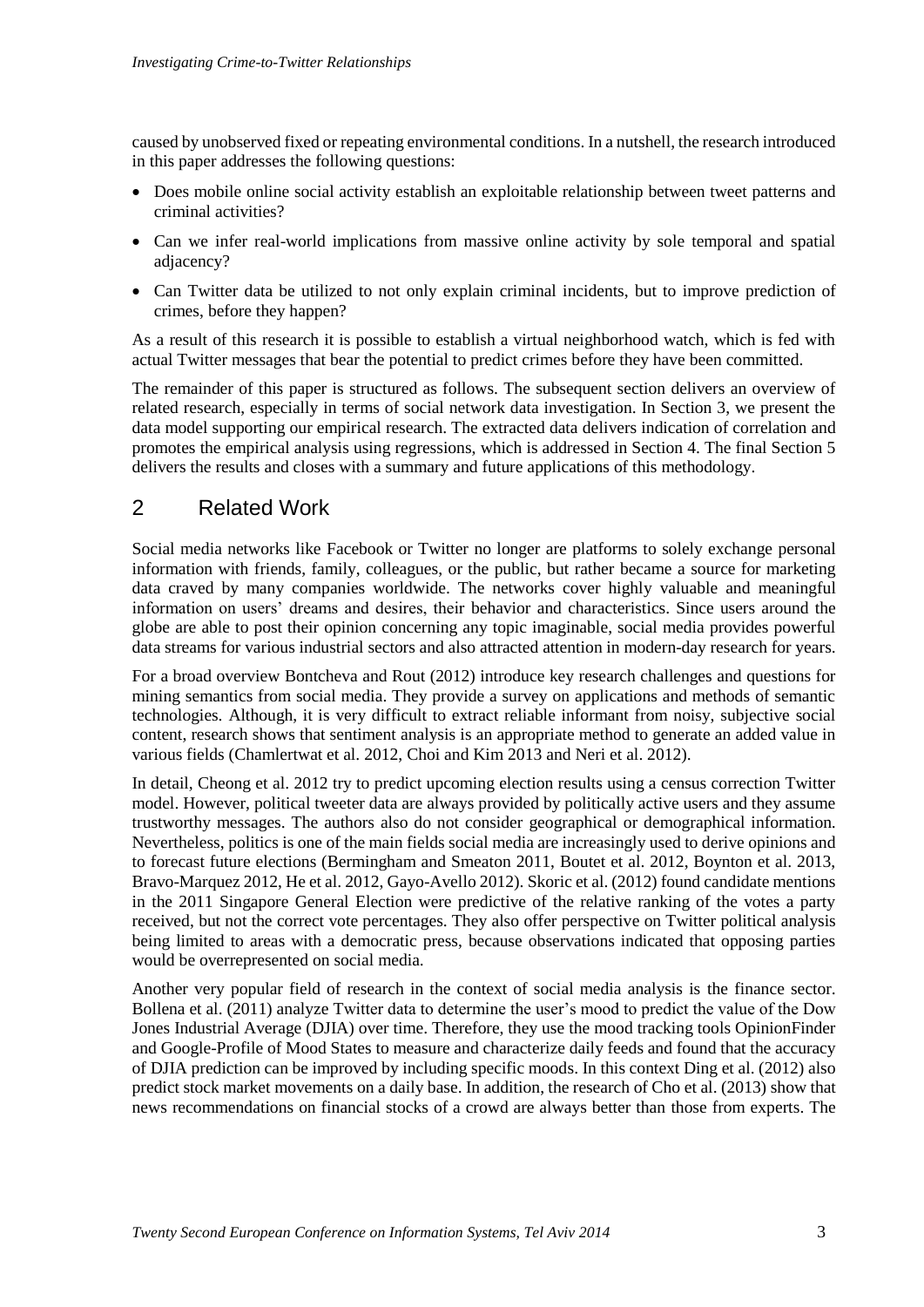procedure to forecast stock market prices is often based on complex sentiment analysis. Hence, to actually receive an adequate prediction they need to assume valuable market information inside a tweet.

In certain fields of application ex post analyses are insufficient, because many decisions are made within seconds. Therefore, streaming data need to be analyzed in real-time to discover what is happening in the world at any certain moment in time (Bifet et al. 2011). Since real-time systems are very important in specific areas like early warning, Okazaki and Matsuo (2011) propose an event notification system for earthquakes. The authors do not predict earthquake events, but rather inform users based on an integrated semantic technology. In this regard, Twitter is also frequently used in the health care sector and for early warning systems. Earle et al. (2010) use historic geocoded tweets containing the word "earthquake" to develop a Twitter-based earthquake detection system. Their results show limitations due to the small amount of data for a single event. However, similar to the approach introduced in this paper, they use San Francisco as a reference city and they also use time-bounded and geographically tagged messages, but in a different context. In their further research Earle et al. (2011) extend the detection procedure by a short-term-average, long-term-average algorithm to identify possible earthquakes on a global base. They were able to detect 48 globally distributed disasters with only two false triggers. A similar approach is also used to detect epidemic diseases or pandemic influenza outbreaks like the H1N1 flu pandemic (Lampos and Cristianini 2010, Lampos et al. 2010, Quincey and Kostkova 2010).

Thus, Twitter's attributes reflect the online impact of real-world events in an instantaneous fashion. Therefore, the versatility of Twitter's predictive power allows a wave of research ranging from applications to elections, the stock market, and natural disasters. Because of its large customer base and its high usage every day, Twitter is also able to serve as a real world sensor network (Takahashi et al. 2011 and Croitoru et al. 2013). In the research of Alkutkar et al. (2012) they develop a warning system to check whether a specific location is actually dangerous or not. The authors use social networking data and search for key words such as "robberies", or "drugs" to alert users in a high crime rate prone area. Unfortunately, this approach is not able to get along without sentiment analysis. Since crime is an overall societal challenge Wang et al. (2012) present a preliminary investigation of a Twitter-based model to automatically predict crime incidents. In contrast to our approach the authors use semantic analysis to detect crimes, while we investigate crime-to-Twitter relationships without a sentiment measure.

Hence, as implied by the above literature, the predictive power of social media and especially Twitter feeds in various areas has been proven in recent years and additionally has been shown in the research of Kalampokis et al (2013). Thus, social media can be used to generate an added value in many different sectors. However, almost all of the above research approaches use volume or sentiment analysis to predict or to explain different events or circumstances, but mostly without including any other data like fine-grained temporal or spatial information. Moreover, sentiment analysis requires suitable dictionaries, whereby internet-speech of users with lots of abbreviations, typing errors and creative smileys hinders a complete and valid analysis.

In this paper we introduce an approach to explain and predict criminal activity in urban areas by relying on absolute tweet volume. We show that it is possible to investigate crime to twitter relationships only by temporal and spatial adjacency of both, omitting semantic accordance. Once we have shown exploitable patterns, we can even improve on them by including the tweet content in the future. If tweet patterns on the contrary do not give evidence that there is a relationship between them and criminal activities, it would render the use of content analysis highly doubtful, because the identification and the correct understanding of the relevant tweets becomes a serious issue

## 3 Data Preparation

As aforementioned, mobile online social activity, such as posting tweets, is due to its nature strongly influenced by the vicinity of the user's current location. The geographical position of a tweet may implicitly reveal information about the local environment. Locations, where many people are tweeting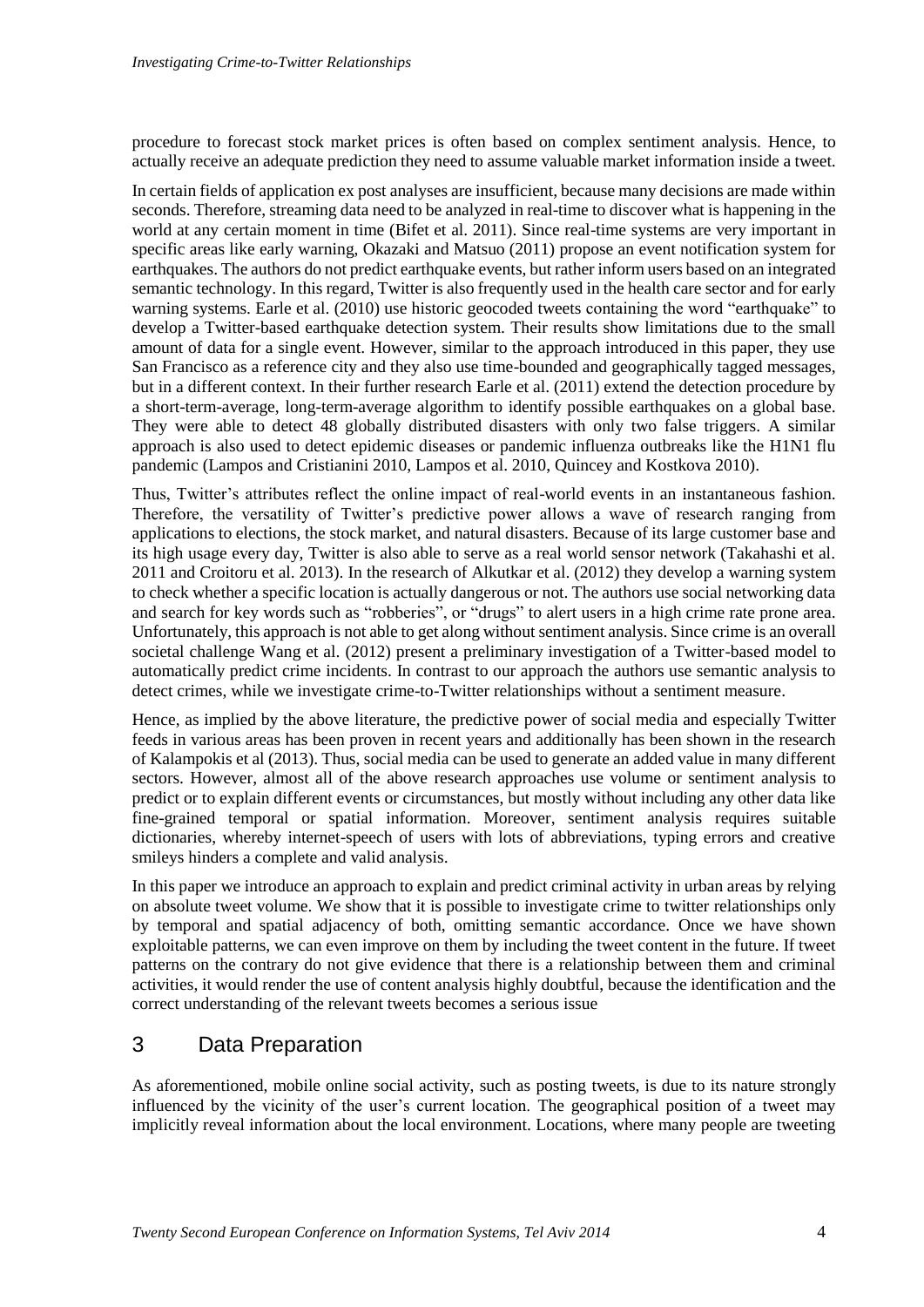in a certain time window most likely contain special features that explain those people's common interest. The same applies to the incidents of crimes, as for crime-types delinquents require a certain environment. For instance, crowded places can establish opportunities for pickpockets, and public areas close to nightclubs and bars can evoke civil violations at night, such as disturbing the peace. Besides the geographical location, the time of day plays an important role for both tweeting behavior and crime rate.

Instead of analyzing the geographical environments in all of their multifarious aspects, we aim to accomplish an indirect relationship between mobile online social activity and crimes only by their adjacency in both time and geographical dimension.

While official data on a crime's place and time is mostly exact, we may encounter uncertainty in social media data. Both required dimensions time and location in most cases transmitted by social network providers, can be uncertain. It is not guaranteed that a message relates to the point in time it was transmitted, because users can send their messages retrospectively or anticipatory. Furthermore, the location can be uncertain, either due to blurring applied by the provider, or because a user has covered quite a distance before transmitting the message. Anyhow, alone by the vast amount of messages being transmitted each hour, we obtain a fine-grained view on the general public activity in urban areas.

In order to analyze interferences and possible inferences between online social activity and crimes, we design a data model capable of delivering required metrics. This enables us to employ an empirical analysis in the subsequent step to assess relationship between these two societal measures, and to finally set up and train a Support-Vector Machine for improved crime prediction. In a first step, we outline the general data characteristics, followed by a formal definition as a preliminary to the empirical analysis.

#### **3.1 Data Sources**

In this research, we investigate data related to an urban subarea from within the city of San Francisco. The time span covers three full months, from August 15, 2013 to November 14, 2013, resulting in more than 60 thousand geo-tagged Twitter status messages and more than thirteen thousand registered delinquencies. For our analyses, we can only rely on Twitter status messages that provide geographical information, which is around one per cent of all tweets. Given the high activity in Twitter all around the world and especially in urban areas, the small fraction of Tweets coming with geo-tags can serve well as a proxy for general Twitter activity. In order to be able to carry out meaningful analyses and to generate valid results, we choose an area around the Market Street in San Francisco, which delivers a quite high Twitter activity. We cover the chosen area by a  $10 \times 10$  lattice of cells with approximately 200 meters edge length each, as indicated i[n Figure 2.](#page-6-0) Twitter data were collected using the Twitter API, data on criminal activities stem from crimemapping.com.



*Figure 2. Lattice indicating the exact selected area in San Francisco*

<span id="page-6-0"></span>The motivation to employ a grid-based approach and to carry out analyses by direct relation between Twitter user behavior and crime observations is manifold. In a general approach, a broad range of societal (cultural, financial, demographical) aspects of the covered area would be required to be analyzed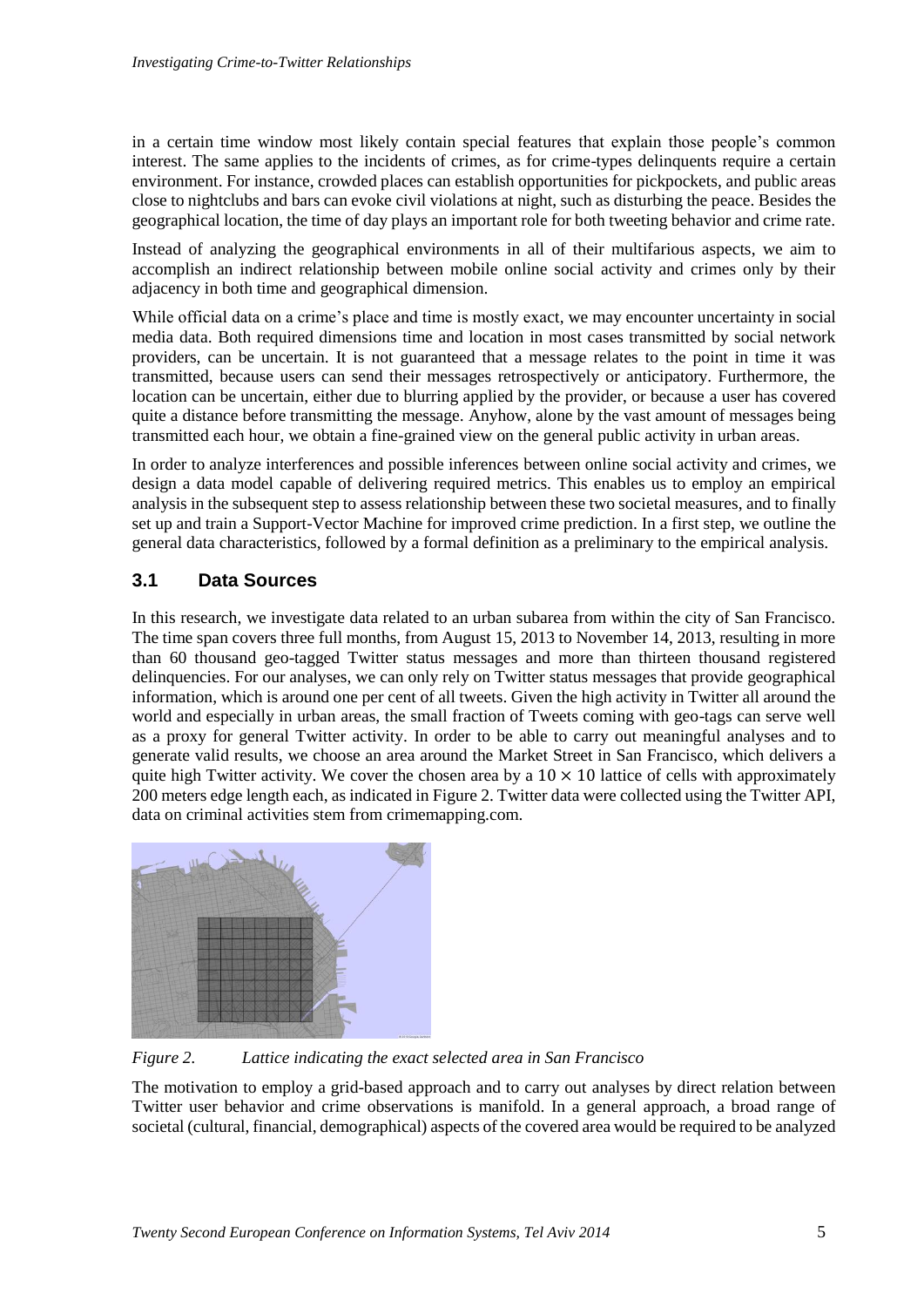in depth. We do not search for the exact events that cause crime rates to vary or tweet numbers to increase or decrease but compare the consequences in these two measures directly. We focus on the sole adjacency in the dimensions of time and location for both tweets and crimes and expect the certain societal aspects that may have induced variations in time or location, such as demographic characteristics for instance, to be implicitly covered by the recorded data. The grid approach allows the societal conditions to vary between cells due to the strict separation among them. Thus, the deep analysis of the societal aspects in the selected area can be omitted. Application of this approach even allows the grid to be scaled or shifted, as well as its resolution to be increased or decreased without requiring reassessment of the covered area's environmental conditions.

Since both Twitter activity and criminal incidents vary depending on hour of day and day of week, panel data observations have to be kept fine-grained, for example on an hourly base, throughout the covered time period. We expect activity shifts to occur not only in the geographical location but rather in the full combinatorial space of time and place. The plots shown in [Figure 3](#page-7-0) deliver an idea of the aggregated distribution of Tweets and, exemplary chosen, disturbance of peace. It clearly indicates that it is absolutely necessary to divide observations two-dimensionally, as variations in activity occur according to changes in both time and location.



<span id="page-7-0"></span>*Figure 3. Activity in tweets and "disturbing the peace", aggregated over all Wednesdays and Saturdays over the whole observation period.*

The two panels to the left in [Figure 3](#page-7-0) show the Twitter activity in the selected grid, aggregated over all Wednesdays and Saturdays of the observation period. We can clearly identify differences between these two, indicating a location shift in Twitter activity depending on the day of week. The very same can be observed by comparison of the two panels on the right, which show the density of peace disturbances.

#### **3.2 Formal Description and Characteristics**

The entire time span observed in this work is split into time steps  $t$  of one hour width each. Starting on August 15, 2013 and ending on November 14, 2013, we obtain 2184 time steps in total, as shown in Equation (1.1). Furthermore, all available Twitter status messages are defined as the set  $W$ , where each single tweet  $w \in W$  represents a 3-tuple, defined in Equations (1.2) and (1.3). For each tweet  $w, \phi_w$  and  $\lambda_w$  describe the corresponding latitude and longitude values of its geo-location, respectively. The property  $t_w$  represents the time step, which relates to the specific point in time where the message was actually published. Since we are not analyzing the textual content of tweets in the scope of this research, the message itself is omitted.

$$
t \in \{0, 1, \dots, 2183\} \tag{1.1}
$$

$$
W = \{t_1, t_2, \dots, t_{|W|}\}\tag{1.2}
$$

$$
w \in W \mapsto (\phi_w, \lambda_w, t_w) \tag{1.3}
$$

Similar to the formalization of tweets, we collect all recorded crimes in the set  $C$ , as outlined in Equation (2.1). Each crime maps to a 4-tuple containing information on the geographical location described by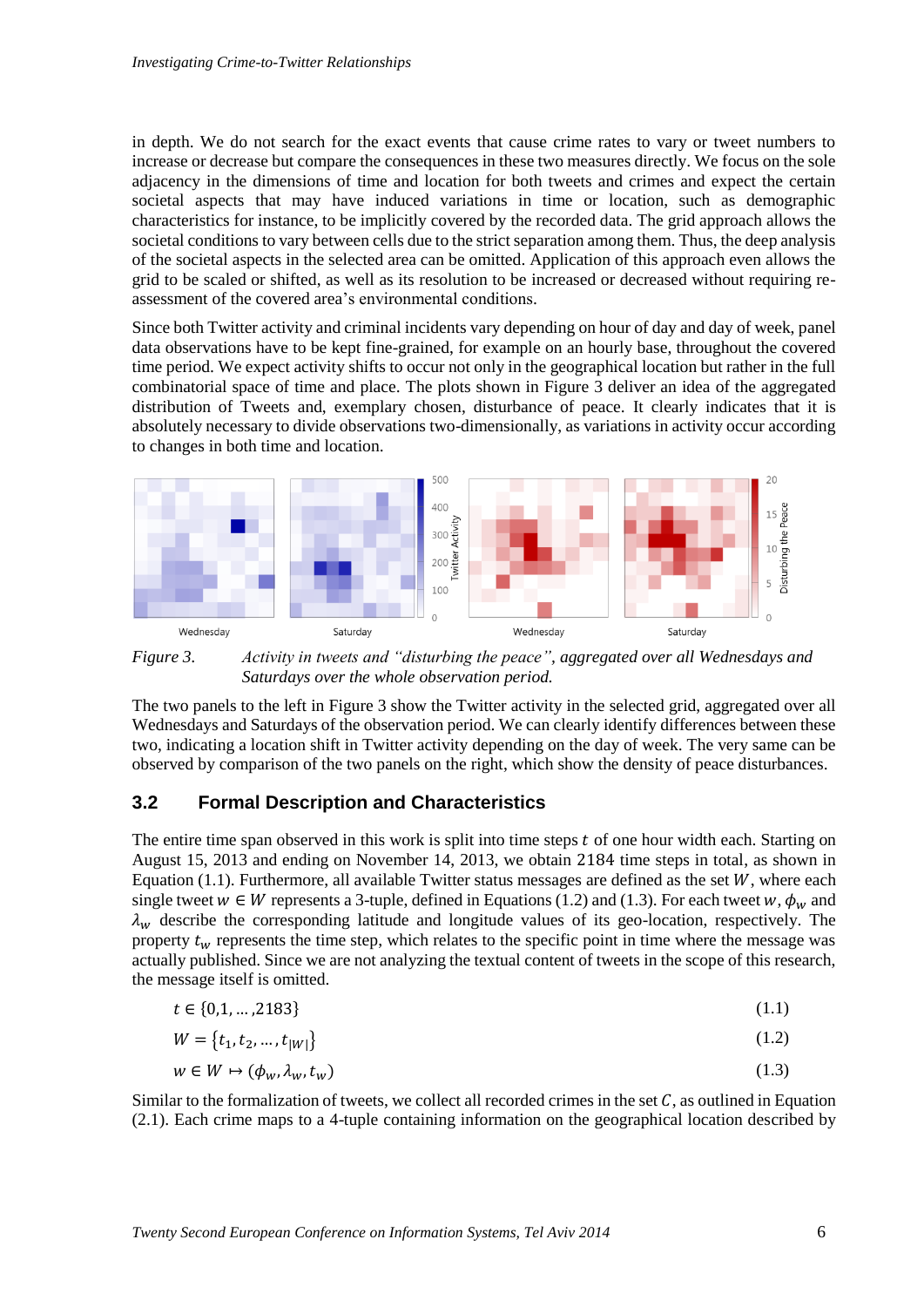$\phi_c$ , the latitude, and  $\lambda_c$ , the longitude. Furthermore, the tuple holds the time step  $\tau_c$  defining the point in time where the crime happened, as well as  $\theta_c$ , which relates to the type of the crime. The crimes' properties are defined in Equation (2.2).

$$
C = \{c_1, c_2, \dots, c_{|C|}\}\tag{2.1}
$$

$$
c \in C \mapsto (\phi_c, \lambda_c, t_c, \theta_c) \tag{2.2}
$$

The set Θ contains all types of crimes that are available, as defined in Equation (3). We have collected crime data on 14 different categories. Please refer to [Table 1](#page-9-0) for the exact denominations.

$$
\Theta = \{ \theta_1, \theta_2, \dots, \theta_{|\Theta|} \}
$$
 (3)

In preparation for the discrete setup concerning geographical cells, Equation (4.1) defines the grid as a matrix of dimension  $X \times Y$ , where Y refers to the latitude direction and X represents the longitude direction. According to these grid cells, the sets of Tweets  $W$  and crimes  $C$  can be further refined, as shown in Equation (4.2) and (4.3). In this context, the tilde  $\sim$  describes the geo-spatial affiliation of a tweet or crime to a grid cell. Similarly, the resulting sets  $W_{xy}$  and  $C_{xy}$  can be filtered to match a certain time slot t as well (Equations (4.4) and (4.5)). The function  $h(t)$  allows retrieval of the hour of day the given time slot  $t$  refers to using the modulus function, as described in Equation (4.6).

$$
G = \begin{bmatrix} g_{11} & g_{12} & \dots & g_{1Y} \\ g_{21} & g_{22} & & \\ \vdots & & \ddots & \vdots \\ g_{X1} & & \dots & g_{XY} \end{bmatrix}
$$
 (4.1)

$$
W_{xy} = \{ w \in W \mid (\phi_w, \lambda_w) \sim g_{xy} \} \tag{4.2}
$$

$$
C_{xy} = \{c \in C \mid (\phi_c, \lambda_c) \sim g_{xy}\}\tag{4.3}
$$

$$
W_{xy}^t = \{ w \in W_{xy} | t_w = t \}
$$
\n(4.4)

$$
C_{xy}^t = \{c \in C_{xy} | t_c = t\}
$$
\n
$$
(4.5)
$$

$$
h(t) = t \mod 24 \tag{4.6}
$$

Distending the grid by observation separation by both hour and crime type results in 3,276,000 observations in total. For the selected area from San Francisco, which spans from north-west  $[\phi = 37.795, \lambda = -122.43]$  to south-east  $[\phi = 37.77, \lambda = -122.395]$ , we have recorded events as outlined in [Table 1.](#page-9-0) Concerning the Twitter status messages, we collected solely those tweets that provided a geo-tag. Since the methodology takes the adjacency in terms of location into account, messages without an accurate geographic location are unusable.

| <b>Observed Event</b>                    | <b>Obs. Count</b> | <b>Maximum</b> | Mean $\mu \cdot 10^{-3}$ |  |
|------------------------------------------|-------------------|----------------|--------------------------|--|
| Twitter Status Message (only geo-tagged) | 60268             | 60             | 275.952                  |  |
| Assault                                  | 1763              | 3              | 8.072                    |  |
| <b>Burglary</b>                          | 823               | 2              | 3.768                    |  |
| Disturbing the Peace                     | 2292              | 3              | 10.495                   |  |
| Drugs/Alcohol Violations                 | 462               | 2              | 2.115                    |  |
| <b>DUI</b>                               | 101               | $\overline{2}$ | 0.462                    |  |
| Fraud                                    | 500               | 2              | 2.289                    |  |
| Homicide                                 | 2                 | 1              | 0.009                    |  |
| Motor Vehicle Theft                      | 599               | 3              | 2.743                    |  |
| Robbery                                  | 700               | 2              | 3.205                    |  |
| <b>Sex Crimes</b>                        | 391               | $\overline{2}$ | 1.790                    |  |
| Theft/Larceny                            | 2035              | 3              | 9.318                    |  |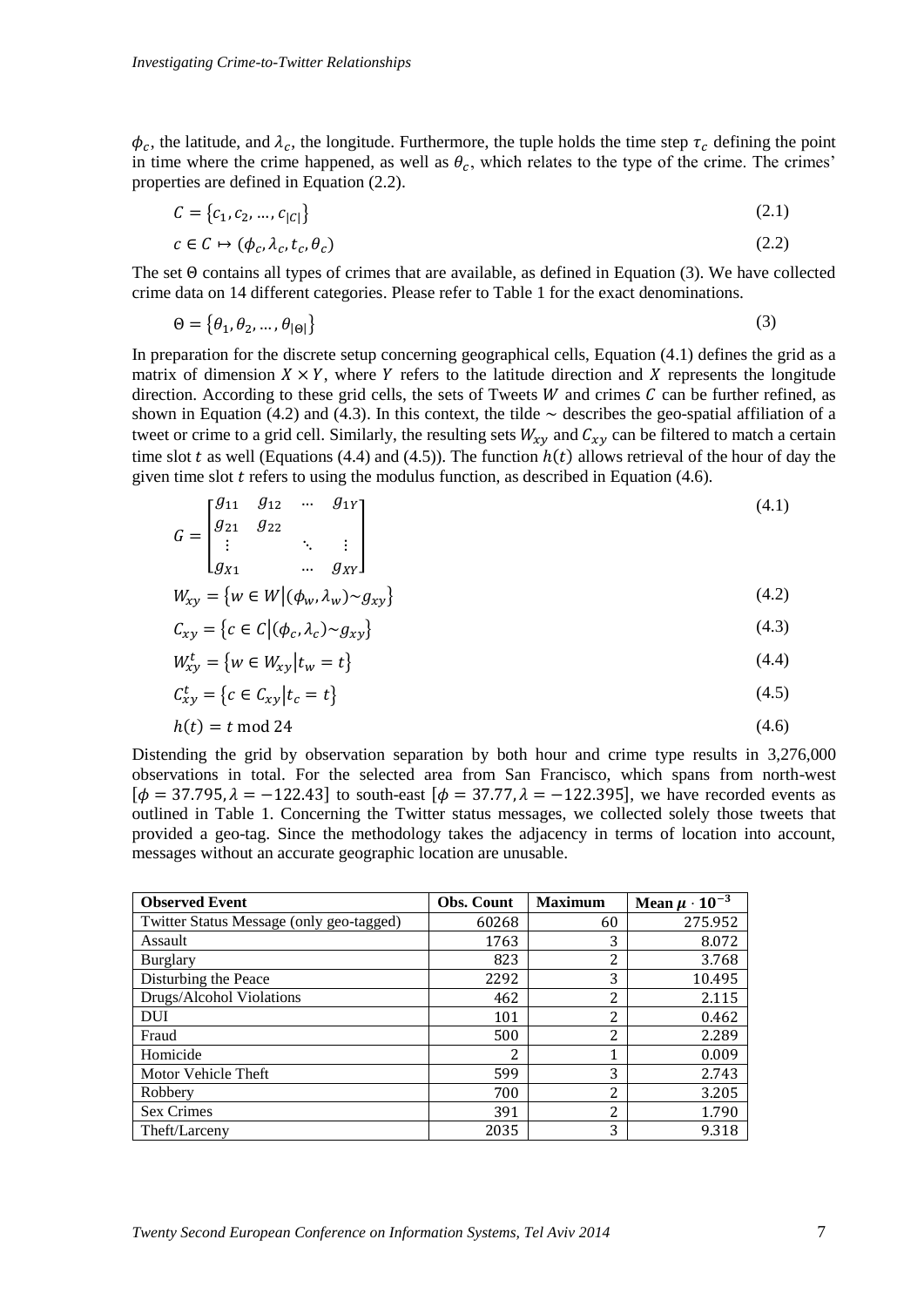| Vandalism              | 574  | ∽<br>∸ | $\sim$<br>∠.b∠ŏ |
|------------------------|------|--------|-----------------|
| Vehicle Break-In/Theft | 2360 | ັ      | 0.806           |
| Weapons                | 539  | ັ      | 2.468           |

<span id="page-9-0"></span>*Table 1. Amount of observed occurrences for types of events (Category names from crimemapping.com)*

A total of 3,276,000 data points in regard of the event count provided in [Table 1](#page-9-0) suggests a sparse data set with 1.1246 per cent of all data points being non-zero. The maximum amount of registered crime acts of respective type in a single cell and a single hour is provided in the third column, the mean value  $\mu$  is provided in the last column.



<span id="page-9-1"></span>*Figure 4. Daily aggregates for different observed events.*

[Figure 4](#page-9-1) indicates the geographical shapes for the four exemplarily selected observed events "Twitter Activity", "Disturbing the Peace", "Vehicle Break-In/Theft", and "Assault". By visually inspecting it, we can clearly indicate an activity shift in all four categories between workdays and weekends. Especially for the Twitter message plots, the considerably dark spot to the top-right of each workday almost completely diminishes when proceeding towards the weekend. Additionally, the wide-spread activity in the lower left corner concentrates in a smaller area. Concerning peace disturbance, we can clearly identify the overall increase towards the weekends, already starting on Fridays. In contrast, the observations of vehicle break-ins or vehicle thefts keep being scattered over the entire area over the whole week. Nevertheless, its pattern for Saturday and Sunday seem to be very similar to each other. The plots for assault-related observations indicate an overall increase and a clear focus on a certain area on weekends, while they seem pattern-less for workdays.

The plotted data visually delivers indicators for repeating pattern in both time and location for Twitter user behavior as well as crime occurrences. However, since the figures only represent aggregated data, it is possible that indicated patterns may refer to completely different times and are not even closely related to each other. Thus, a full regression is required to further investigate possible correlations. As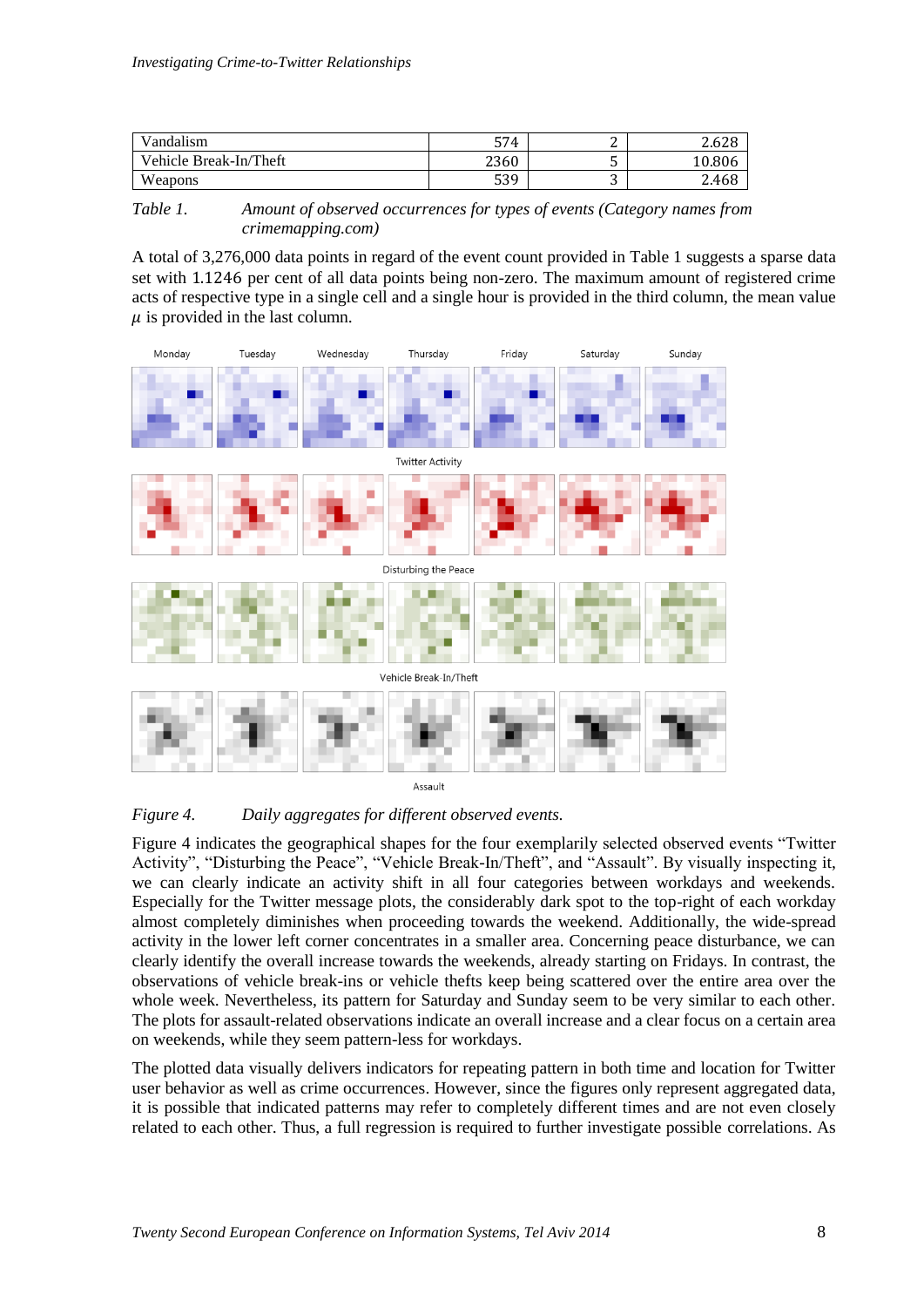the subsequent step, the indications will be analyzed in the empirical analysis using a Probit regression in order to find evidence for relations between Twitter activity and crimes. Subsequently, the predictability of criminal activity will be assessed by application of a Support-Vector Machine.

## 4 Empirical Analysis

Generally, we apply two different methods of model building and data analysis – an explanatory approach and a predictive one. According to Shmueli et al. (2011), our aim to understanding and testing data for correlations or causal hypotheses implies an explanatory role, fulfilled by the Poisson regression on our panel data described in subsection 4.1. The second step, described in subsection 4.2, contrastingly aims at improving the predictability of crimes by including Twitter activity as a proxy of social activity and public awareness. We train and test a Support-Vector Machine for quantifying the level of predictability of criminal activity, and thus also cover the role of assessing predictability proposed by Shmueli et al.

#### **4.1 Explanatory Analysis**

In downtown San Francisco criminal incidents of any kind are, as the data reveals, a relatively rare occurrence, at least from a statistical perspective. Out of 218,300 observations<sup>1</sup> only 11,561 observations report one or more crimes – or 0.053 crimes per tile and hour. Since this rarity suggests that crimes follow a Poisson distribution, we use goodness-of-fit tests using Maximum Likelihood estimation to support this assumption. The results of these tests are reported in [Table 2](#page-11-0) and strongly confirm that all categories follow a Poisson distribution. This becomes more evident when considering the mean occurrences and variances, which are almost equal for all categories.

A Poisson regression is generally represented by the relationship

$$
E(y \mid x) = e^{\varphi^T x} \tag{5}
$$

with  $y$  as the explained variable,  $x$  the vector of covariates and  $\varphi$  the vector of regression coefficients. In our case we aim at explaining the number of crimes belonging to the categories in  $\Theta^* \subseteq \Theta$  in a particular cell  $g_{xy}$  at time t. Hence, the explained variable denotes the amount of crimes in a certain cell at a certain point in time. According to Equation  $(4.5)$ , we set the explained variable  $y$  according to Equation (6).

$$
y = \left| \{ C_{xy}^t \mid \theta_c \in \Theta^* \} \right| \tag{6}
$$

In this research work we consider for  $\Theta^*$  either individual categories (i.e.  $|\Theta^*| = 1$ ) or the sum of crimes over all categories ( $\Theta^* = \Theta$ ). The vector of covariates contains the intercept denoted by "1", the amount of twitter messages at the very cell from the time slot before  $|W_{xy}^{t-1}|$  (cf. Equation (4.4)), and fixed effects term that describe the geographical vicinity  $a_{xy}$  and the hour of day  $b_{h(t)}$ . Thus, **x** is set as defined in Equation (7).

 $x =$  $\lfloor$ I I I 1  $|W_{xy}^{t-1}|$  $a_{xy}$  $b_{h(t)}$ I I I (7)

We use a lagged value for the volume of tweets, such that the regression result can be used to assess the predictability of criminal events based on Twitter activity. The geographical fixed effects term is required, because certain areas are more prone to criminal activity than others. This additionally covers

-

<sup>&</sup>lt;sup>1</sup> 100 grid tiles  $\times$  (24 hours  $\times$  91 days – 1 hour to allow for lagging) = 218,300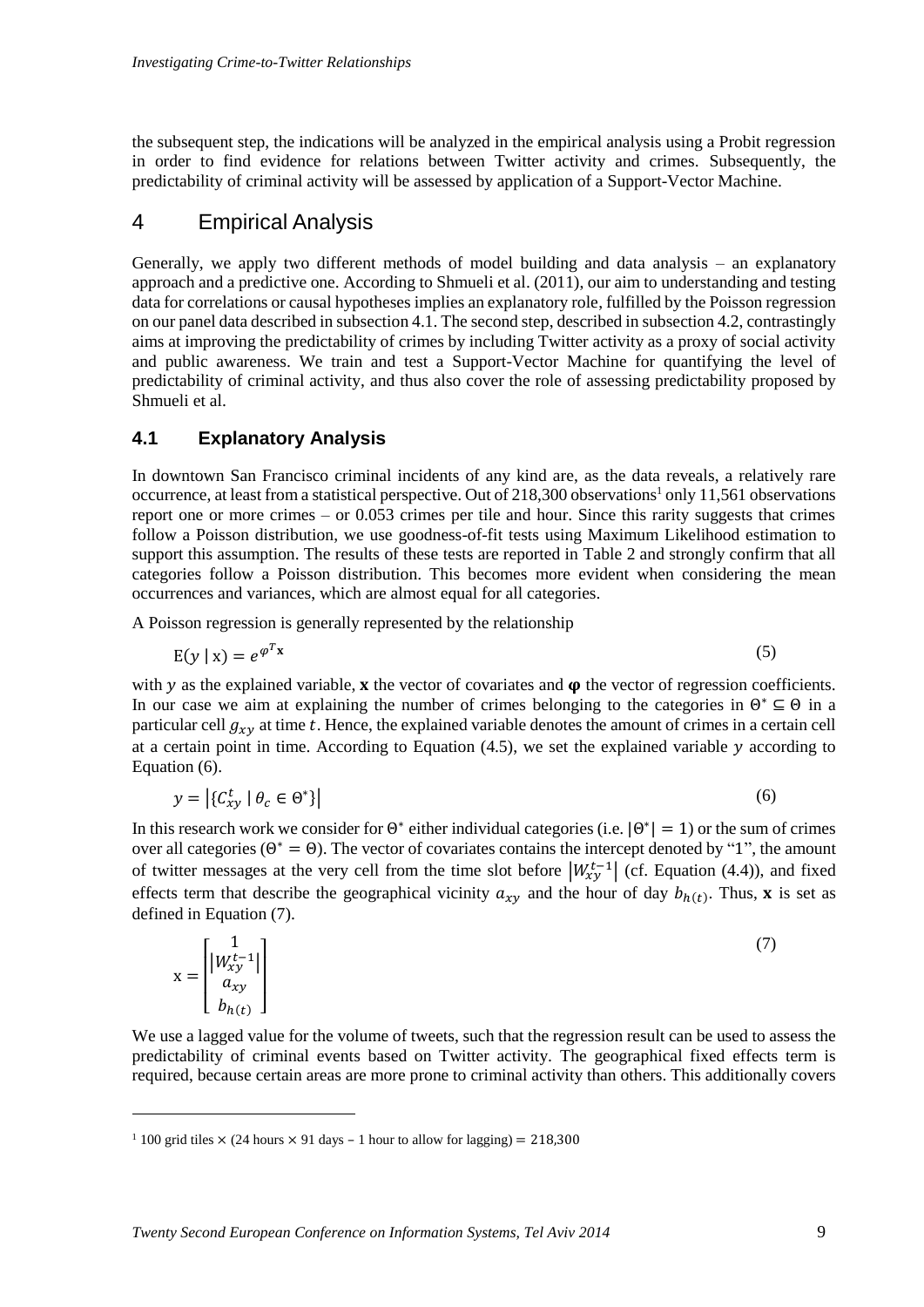unobserved environmental conditions, for instance the local demographic structure, or the local level of education and income, that may have an impact on crime rates in the close surrounding. The second fixed effects term  $b_{h(t)}$  is essential, since the occurrence of most criminal incidents follows certain cycles throughout the day. For example, disturbing the peace calls most likely occur during late night hours, while vehicle break-ins and larceny mostly take place during daytime. Naturally, the vector of regression coefficients corresponds to the form of  $\boldsymbol{\varphi} = [\varphi_0, \varphi_1, 1, 1]^T$ . Plugging in our values, we can summarize the regression model as defined in Equation (8). The expected value of the amount of crimes in a certain cell at a certain time depends on the main intercept  $\varphi_0$ , the amount of tweets in the same cell in the hour before, weighted by the parameter  $\varphi_1$ , and the two fixed effects for the certain cell and certain hour of day.

$$
E\left(\ln\left(\left|\left\{C_{xy}^t \middle| \theta_c \in \Theta^*\right\}\right| \middle| \left|W_{xy}^{t-1} \middle|, a_{xy}, b_{h(t)}\right.\right)\right)
$$
  
=  $\varphi_0 \cdot 1 + \varphi_1 \cdot \left|W_{xy}^{t-1} \middle| + 1 \cdot a_{xy} + 1 \cdot b_{h(t)}\right|$ 

(8)

| Type of crime $\theta$ | $\mu$  | $\sigma^2$ | $Pr(y \sim Pois(\lambda))$ |
|------------------------|--------|------------|----------------------------|
| Crime (general)        | 0.0583 | 0.0669     | 1.0000                     |
| Assault                | 0.0080 | 0.0086     | 1.0000                     |
| <b>Burglary</b>        | 0.0037 | 0.0039     | 1.0000                     |
| Disturbing the Peace   | 0.0104 | 0.0115     | 1.0000                     |
| Drugs/Alcohol          | 0.0021 | 0.0021     | 0.9984                     |
| DUI                    | 0.0005 | 0.0005     | 0.9824                     |
| Fraud                  | 0.0022 | 0.0022     | 1.0000                     |
| Motor Vehicle Theft    | 0.0026 | 0.0029     | 1.0000                     |
| Robbery                | 0.0032 | 0.0033     | 1.0000                     |
| <b>Sex Crimes</b>      | 0.0018 | 0.0018     | 0.9949                     |
| Theft/Larceny          | 0.0090 | 0.0097     | 1.0000                     |
| Vandalism              | 0.0025 | 0.0026     | 1.0000                     |
| Vehicle Break-In/Theft | 0.0099 | 0.0114     | 1.0000                     |
| Weapons                | 0.0025 | 0.0026     | 1.0000                     |

<span id="page-11-0"></span>*Table 2. Goodness-of-fit tests for Poisson distribution.*

The regression was executed in R using the generalized linear model (GLM) implementation. Fixed effects were calculated using 23 dummy variables for the hours of day and 99 dummy variables for the cells. The estimated influence of the number of tweets in the preceding period for each category is summarized i[n Table 3.](#page-12-0) Evidently, a rising number of tweets decreases the expected criminal activity in the subsequent hour in a particular cell. This effect is mainly driven by a decrease in incidents of assaults, theft, and disturbance of the peace. For instance, consider [Figure 5](#page-12-1) below, which illustrates the varying fixed effects of the grid cells for general criminal activity. Cell  $g_{45}$ , the darkest red cell in the middle of the grid has an above-average incidence of criminal activity, represented by a fixed effects of  $a_{45}$  = 3.7834. At noon the fixed effect is  $b_{12} = -0.3774$ . As the intercept  $\phi_0$  is -4.7296, the expected number of criminal incidents in that cell in absence of any tweets in the preceding hour would be 0.2662. However, if there were 20 tweets in the preceding hour, this value decreases to 0.1237, i.e. by more than half. Contrastingly, cells with location-related fixed effects  $a_{\tau\nu}$  close to zero or even negative represent areas that have a much lower incidence of criminal activity (colored green).

Interpreting a crowded street to be safer than an empty one from these findings can be misleading. For certain types of crime this assumption can hold, but the different cell intercepts show that it heavily depends on the corresponding urban district. Twitter as a proxy for social activity can greatly influence the probability for crimes given the cell's fixed effects and the hour of day. Thus, our findings indicate analysis of social media to be a valuable addition to support city and crime management. The resulting advance is beneficial for various target groups that get in contact with safety and security in urban regions, such as tourists, residents, city planning offices, or divisions of local governments.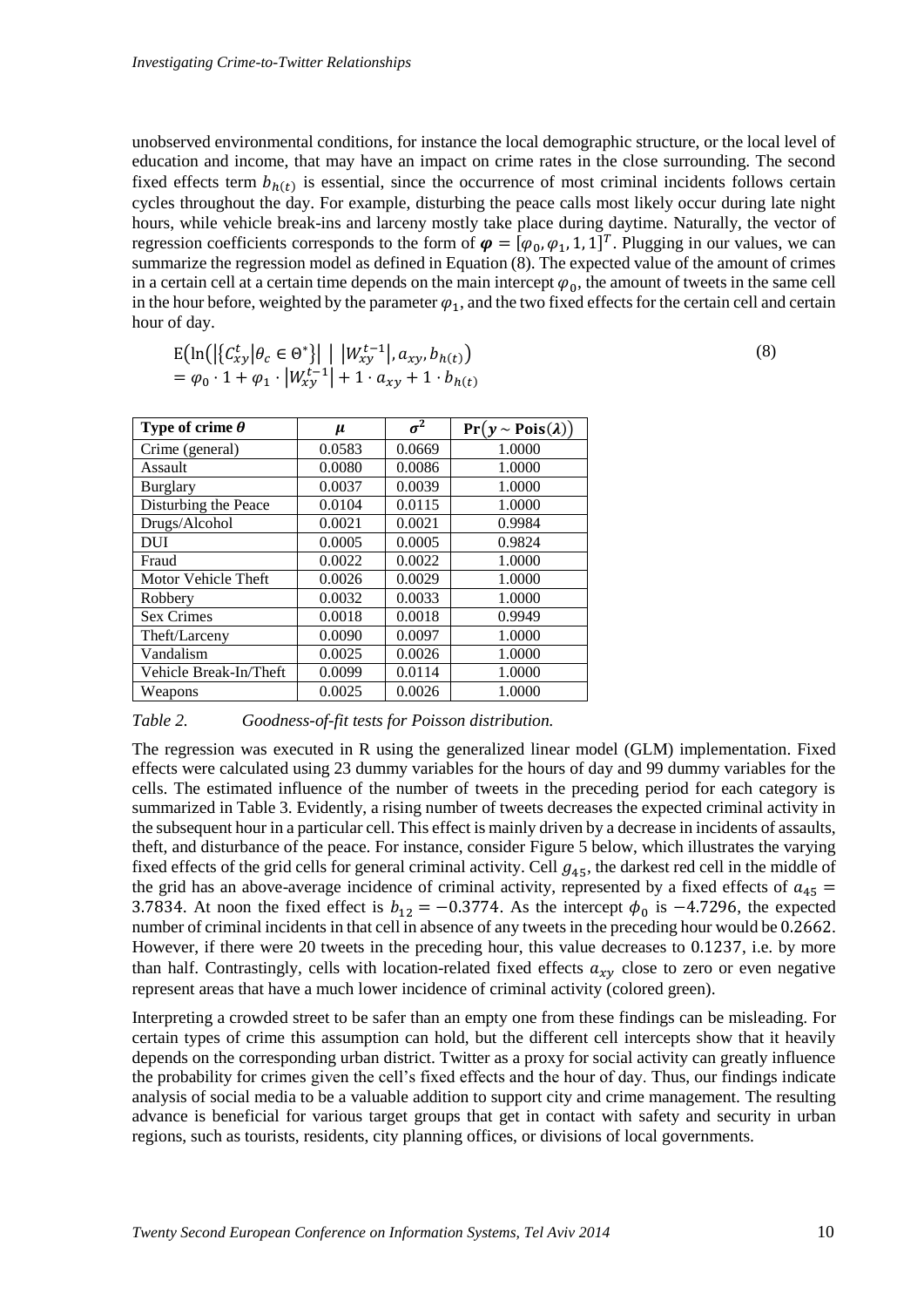| Type of crime $\theta$                                                          | <b>Coefficient</b> | <b>Std. Error</b> | z-value     |  |
|---------------------------------------------------------------------------------|--------------------|-------------------|-------------|--|
| Crime (general)                                                                 | $-0.0383$          | 0.0079            | $-4.8514$ . |  |
| Assault                                                                         | $-0.0566$          | 0.0251            | $-2.2526$ . |  |
| <b>Burglary</b>                                                                 | 0.0021             | 0.0343            | 0.0602      |  |
| Disturbing the Peace                                                            | $-0.0578$          | 0.0170            | $-3.3988$ . |  |
| Drugs/Alcohol                                                                   | 0.0251             | 0.0324            | 0.7749      |  |
| <b>DUI</b>                                                                      | $-0.1836$          | 0.1129            | $-1.6267$   |  |
| Fraud                                                                           | $-0.0649$          | 0.0786            | $-0.8262$   |  |
| Motor Vehicle Theft                                                             | $-0.0183$          | 0.0481            | $-0.3812$   |  |
| Robbery                                                                         | 0.0183             | 0.0238            | 0.7709      |  |
| <b>Sex Crimes</b>                                                               | $-0.0032$          | 0.0457            | $-0.0701$   |  |
| Theft/Larceny                                                                   | $-0.0426$          | 0.0232            | $-1.8364$ . |  |
| Vandalism                                                                       | 0.0180             | 0.0310            | 0.5797      |  |
| Vehicle Break-In/Theft                                                          | $-0.0026$          | 0.0168            | $-0.1523$   |  |
| Weapons                                                                         | $-0.0625$          | 0.0447            | $-1.3973$   |  |
| $***$ , 0.001<br>$***$ 0.01 $**$ 0.05 $\cdot$ 0.1 $\cdot$ 1<br>Signif. codes: 0 |                    |                   |             |  |

<span id="page-12-0"></span>*Table 3. Results of Poisson regression for influence of number of tweets in preceding period*



<span id="page-12-1"></span>*Figure 5. Regression intercepts for cell fixed effects colored in comparison to cell (9, 9).*

## **4.2 Predictive Analytics**

The Poisson regression has provided evidence for the relationship between Twitter data and criminal activity in close temporal and spatial adjacency. As argued by Shmueli et al. (2011), *"explanatory power does not imply predictive power and thus predictive analytics are necessary for assessing predictive power and for building empirical models that predict well"*. In fact, a recent MISQ review claims that *"predictive analytics are rare in mainstream IS literature, and even when predictive goals or statements about predictive power are made, they incorrectly use explanatory models and metrics"* (Shmueli et al 2011). As a remedy, we utilize predictive analytics, which refers to building and evaluating a model aimed at making empirical predictions. Here, variables of interest are the geo-location, the time and the tweet volume. Based on these, a predictive model can draw conclusions on a logical state describing if a crime happened. While classical explanatory modeling measures the fit of a model, predictive analytics uses out-of-sample data to measure the predictive power. Thus, the model parameters are first estimated using a training set, while the predictive accuracy is evaluated on a testing set.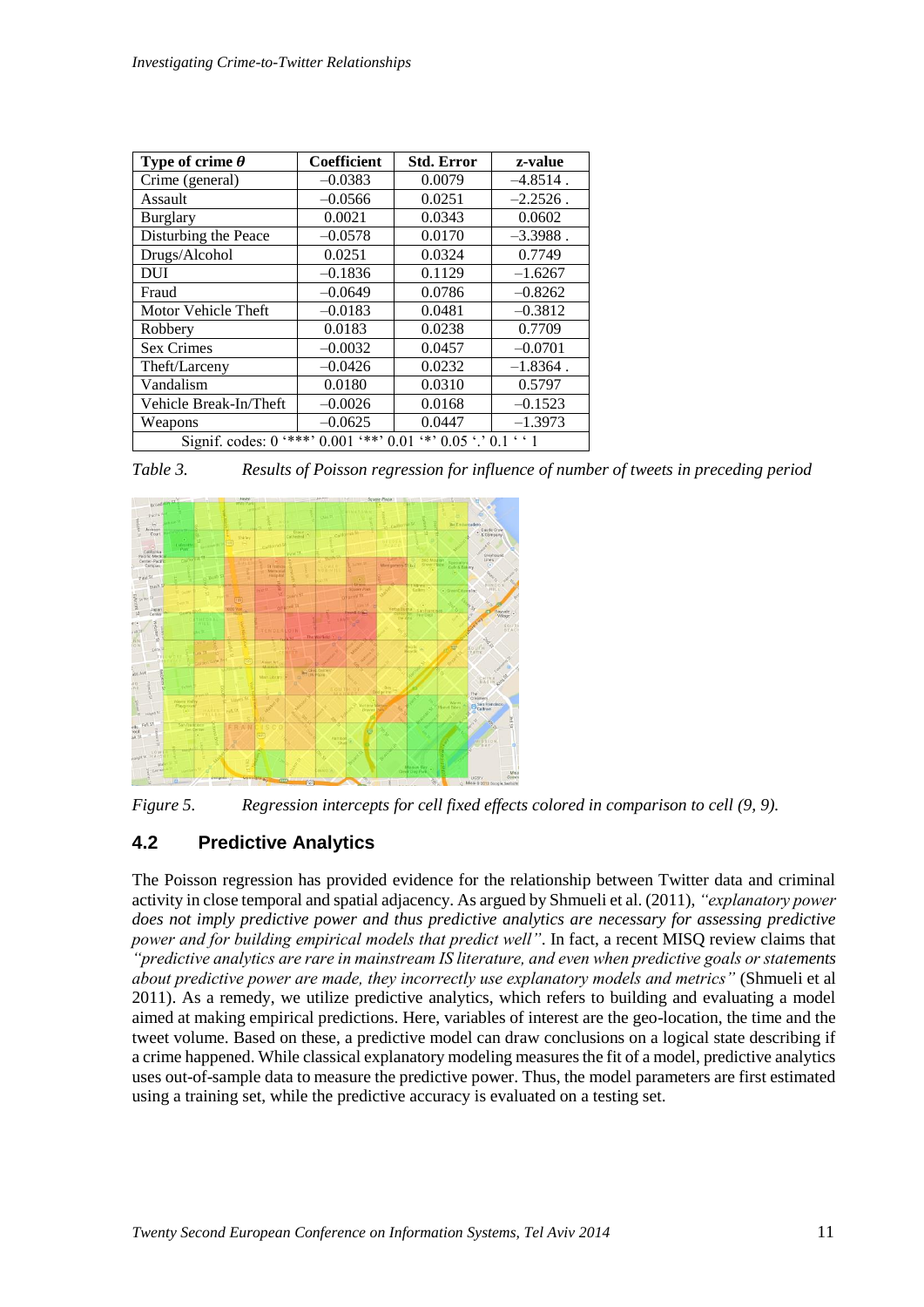

*Figure 6. Predictive analytics combines exogenous inputs with predictive models.*

Towards generating an approach for live prediction of crimes in urban areas, we proceed as follows. We set up a Support Vector Machine (SVM) using the above data. The individual SVM is given by

$$
\left\{ \mathcal{C}_{xy}^t \middle| \theta_c \in \Theta \right\} \neq \emptyset \text{ predicted by } \left[ \left| W_{xy}^{t-1} \right|, a_{xy}, b_{h(t)} \right]^T \text{ or } \left[ a_{xy}, b_{h(t)} \right]^T. \tag{9}
$$

When training the SVM, we use a radial kernel and set the cost of constraint violation to 1. We use the first 28 days for training, while testing the predictive power on the remaining time span. The predicted variable is a logical value indicating whether a crime happened or not. Since values linked with crime are underrepresented in the data set, each class label is assigned a corresponding weight, i.e. the reciprocal proportion of occurrences. This is a common procedure in case of asymmetric class sizes to avoid possibly disproportionate influence of bigger classes on the margin. Thus, the reweighted misclassification costs are given in [Table 4.](#page-13-0)

This table shows only exemplary results, however, we can see an overall trend. In the domain of predictive analytics, several metrics are used. Most simple, *accuracy* gives the ratio of correct predictions. However, more appropriate measure exists that focus on the costs related to crime incidents only. For example, the *recall* measures the ratio of predicted crimes, whereas the *precision* is the ratio of true crimes when predicting an incident. The precision can be thought of the costs when sending a police car erroneously. When predicting the occurrence of burglaries, the recall from including tweet volume drops slightly, but both accuracy and precision exhibit a visible increase. In case of predicting robberies, the results behave in the opposite manner. Though including tweet volume results in a slightly smaller precision, the recall escalates form 0.76 to 0.81.

| <b>Predicted Variable</b> | Model                      | Accuracy | Recall | <b>Precision</b> |
|---------------------------|----------------------------|----------|--------|------------------|
|                           | SVM including tweet volume | 0.58     | 0.67   | 0.57             |
| <b>Burglary</b> (logical) | SVM excluding tweet volume | 0.57     | 0.71   | 0.55             |
|                           | SVM including tweet volume | 0.66     | 0.81   | 0.61             |
| <b>Robbery (logical)</b>  | SVM excluding tweet volume | 0.66     | 0.76   | 0.62             |

<span id="page-13-0"></span>Table 4. Predictive power of Support Vector Machines for crime incidents.

Overall, this gives the indication that the prediction of crime incidents can benefit from Twitter data as an exogenous predictor. While not every predictive power measure is superior, a boosted version can suit as a relief. Future research will show whether results are generalizable, but our early findings are very exciting and seem promising. With additional official Twitter data at hand, we will deepen the predictive analyses and select or revise additional features in detail, such as points of interest, behavioral characteristics of individuals in cities, or message topics.

## 5 Concluding Remarks

Social media data becomes more and more powerful by the ongoing increase in velocity and volume. In this research, we aimed at testing applicability of social media data, represented by Twitter messages,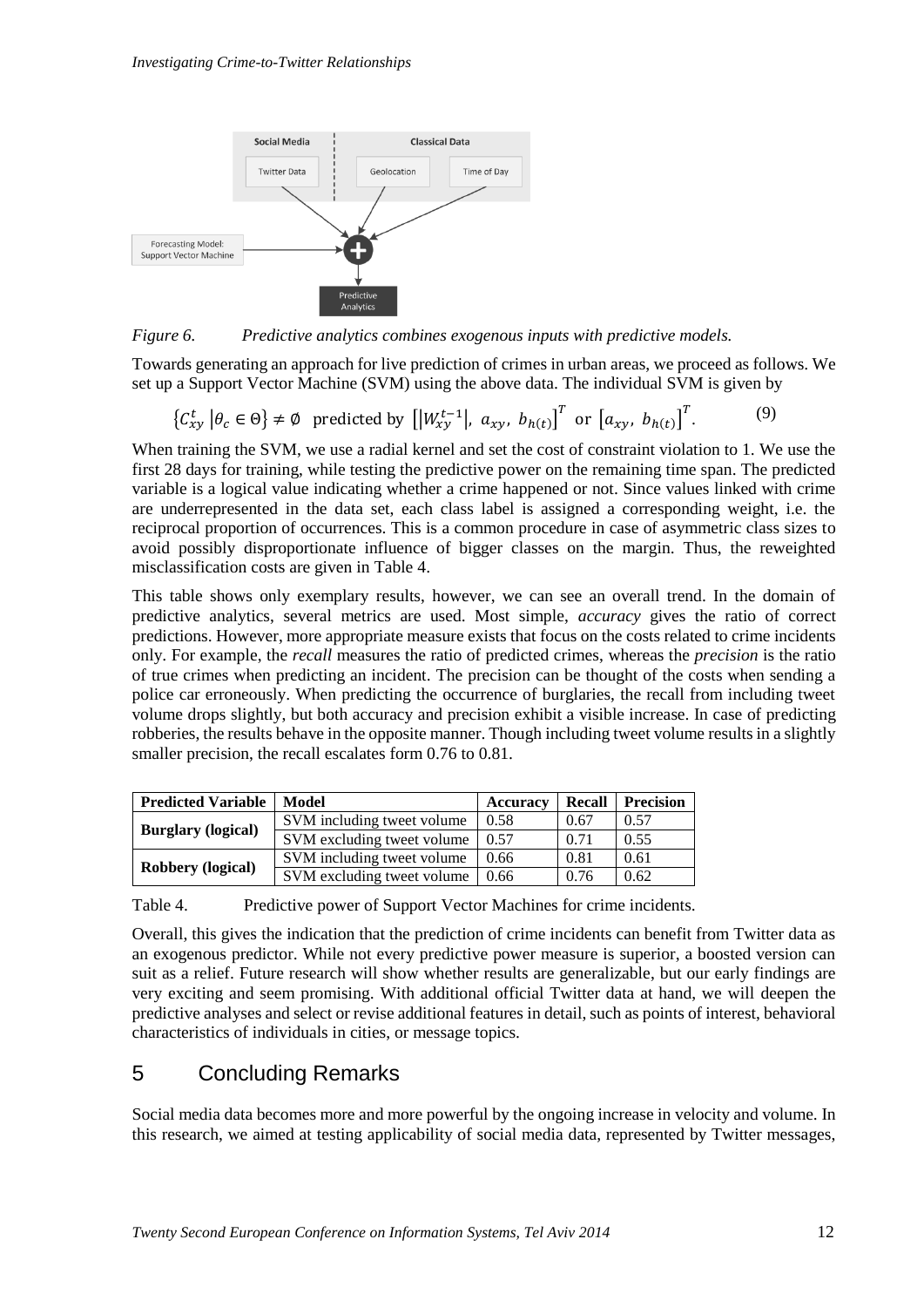for explanation and prediction of criminal activity in fine-grained temporal and spatial relationship. Data analyses anchored to this micro-level can reveal valuable information superior to the information gain of general large-area analyses, such as a virtual neighborhood watch securing tourists and residents, as well as supporting the police and authorities. In summary, we proposed an empirical analysis approach to analyze the relationship between online social user interaction and crime incidents. We collected Twitter data and recorded crimes in a fine-grained manner concerning both dimensions time and location according to an area from within the city of San Francisco. A Poisson regression was conducted that delivered evidence for a correlation between these two measures in an explanatory role. Additionally, a weighted Support-Vector Machine indicated predictability for crimes based on the hour of day and the location within the grid. Injecting Twitter data into the Support-Vector Machine led to improved prediction accuracy of crimes compared to a prediction that solely relied on temporal and spatial coordinates of crimes themselves. Thus, we showed that Twitter as a proxy for public activity in an urban area is a valuable addition for explaining and predicting criminal incidents.

According to the research questions posed at the outset, we state that mobile online social activity allows inference of unrelated societal aspects. Temporal and spatial coordinates available from social network user data reflects the public activity, which has a relation to many societal happenings, as shown for criminal incidents in this research. Furthermore, we do not only provide the explanation of incidents, but additionally provide evidence that Twitter data – even if semantically unrelated – can actually improve the prediction of crimes. Our findings can be established as a live probability-based virtual neighborhood watch, able to deliver information of increased value for tourists and residents. Furthermore, it could also be applied for optimizing planned routes of police patrol cars, since it is capable of live prediction based on social media streams.

Due to the small fraction of tweets that come along with geo-spatial information, we were only able to use around one per cent of all tweets being sent in the geographical area and time frame in question. Thus, our study is limited by the assumption that the named one per cent of tweets can serve as a proxy for the general online social activity in urban areas. Additional official Twitter data at hand supports this assumption. Given the fine-grained time slicing chosen in this work, measurement data can become sparse in areas with less social activity.

In future research, we plan to combine the newly proposed methodology with points of interest of different categories in the vicinity, such as bars, restaurants, parks, and shops, for example. Such points of interest provide a far more detailed view on the fixed effects for a certain area and we can still refine our prediction model. Behavioral characteristics of individuals in urban areas will serve as additional factors in our analyses Furthermore, instead of relying solely on temporal and spatial information, we will push automatically inferred topics from Twitter messages using Latent Dirichlet Allocation into the regression model. We will carry out future research in order to further reduce the amount of falsepositives when predicting criminal incidents from online social activity. In addition, we are going to test the vicinity benchmarks with different density functions and varying cell sizes to supply a detailed benchmark measuring the robustness of our proposed method.

## References

- Alkutkar, H., Sam, G., Tambe, K. and Ainapure, B. (2012), "Using Social Networking Data as a Location based Warning System", in International Journal of Computer Applications, Vol. 59, pp. 26–29.
- Asur, S. and Huberman, B.A. (2010), "Predicting the Future With Social Media", in IEEE/WIC/ACM International Conference on Web Intelligence and Intelligent Agent Technology (WI-IAT), Vol. 1, pp. 492–499.

Bermingham, A. and Smeaton, A.F. (2011), "On Using Twitter to Monitor Political Sentiment and Predict Election Results", in Sentiment Analysis where AI meets Psychology (SAAIP): Workshop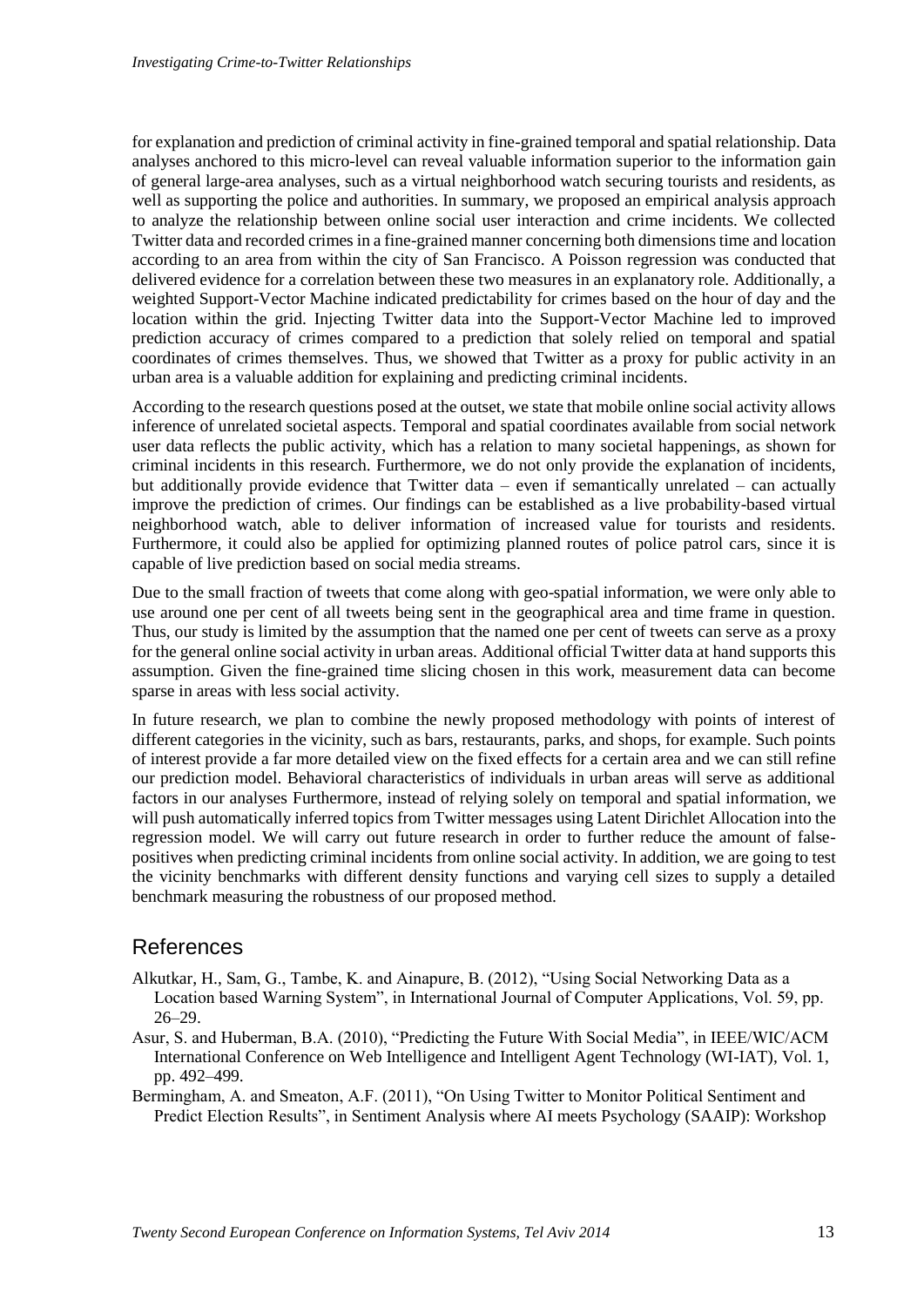at the International Joint Conference for Natural Language Processing (IJCNLP), Chiang Mai, Thailand.

- Bifet, A., Holmes, G. and Pfahringer, B. (2011), "MOA-TweetReader: Real-Time Analysis in Twitter Streaming Data", in Discovery Science: 14th International Conference, DS 2011, Espoo, Finland, October 5-7, 2011. Proceedings, Lecture Notes in Computer Science, Vol. 6926, Springer Verlag Berlin Heidelberg, pp. 46–60.
- Bollena, J., Maoa, H. and Zeng, X. (2011), "Twitter mood predicts the stock market", Journal of Computational Science, Vol. 2 No. 1, pp. 1–8.
- Bontcheva, K. and Rout, D. (2012), "Making Sense of Social Media Streams through Semantics: a Survey".
- Boutet, A., Kim, H. and Yoneki, E. (2012), "What's in Twitter: I Know What Parties are Popular and Who You are Supporting Now!", in IEEE/ACM International Conference on Advances in Social Networks Analysis and Mining (ASONAM), pp. 132–139.
- Boynton, B., Srinivasan, P. and Mejova, Y. (2013), "GOP Primary Season on Twitter: "Popular" Political Sentiment in Social Media", in Sixth ACM international conference on Web search and data mining, pp. 517–526.
- Bravo-Marquez, F., Gayo-Avello, D., Mendoza, M. and Poblete, B. (2012), "Opinion Dynamics of Elections in Twitter", in Eighth Latin American Web Congress (LA-WEB), pp. 32–39.
- Chamlertwat, W., Bhattarakosol, P., Rungkasiri, T. and Haruechaiyasak, C. (2012), "Discovering Consumer Insight from Twitter via Sentiment Analysis", in Journal of Universal Computer Science, 18?, pp. 973–992.
- Cheong, M., Choy, M., Laik, M.N. and Shung, K.P. (2012), "US Presidential Election 2012 Prediction using Census Corrected Twitter Model".
- Cho, J., Fang, J., Hsieh, C.-C. and Moghbel, C. (2013), "Experts vs The Crowd: Examining Popular News Prediction Performance on Twitter".
- Choi, D. and Kim, P. (2013), "Sentiment Analysis for Tracking Breaking Events: A Case Study on Twitter", in Intelligent Information and Database Systems: 5th Asian Conference, ACIIDS 2013, Proceedings, Part II, Vol. 7803, Kuala Lumpur, Malaysia, pp. 285–294.
- Croitoru, A., Crooks, A., Radzikowski, J. and Stefanidis, A. (2013), "#Earthquake: Twitter as a Distributed Sensor System", in Transactions in GIS, Vol. 17, Blackwell Publishing Ltd., pp. 124– 147.
- Ding, T., Fang, V. and Zuo, D. (2012), "Stock Market Prediction based on Time Series Data and Market Sentiment", available at:
- http://murphy.wot.eecs.northwestern.edu/~pzu918/EECS349/final\_dZuo\_tDing\_vFang.pdf.
- Earle, P.S., Bowden, D.C. and Guy, M. (2011), "Twitter earthquake detection: earthquake monitoring in a social world", in ANNALS OF GEOPHYSICS, 54?, pp. 708–715.
- Earle, P., Guy, M., Buckmaster, R., Ostrum, C., Horvath, S. and Vaughan, A. (2010), "OMG Earthquake! Can Twitter Improve Earthquake Response?", in Seismological Research Letters, Vol. 81, pp. 246–251.
- Gayo-Avello, D. (2012), "No, You Cannot Predict Elections with Twitter", in Internet Computing, IEEE, Vol. 16, IEEE Computer Society, pp. 91–94.
- He, Y., Saif, H., Wei, Z. and Wong, K.-F. (2012), "Quantising Opinions for Political Tweets Analysis", in Eight International Conference on Language Resources and Evaluation (LREC'12), European Language Resources Association (ELRA).
- Kalampokis, E., Tambouris, E. and Tarabanis, K. (2013), "Understanding the predictive power of social media", Internet Research, Vol. 23 No. 5, pp. 544–559.
- Lampos, V., Bie, T.D. and Cristianini, N. (2010), "Flu detector Tracking epidemics on Twitter", in 2010 European conference on Machine learning and knowledge discovery in databases: Part III, Springer Verlag Berlin Heidelberg, pp. 559–602.
- Lampos, V. and Cristianini, N. (2010), "Tracking the flu pandemic by monitoring the social web", 2nd International Workshop on Cognitive Information Processing (CIP), pp. 411–416.